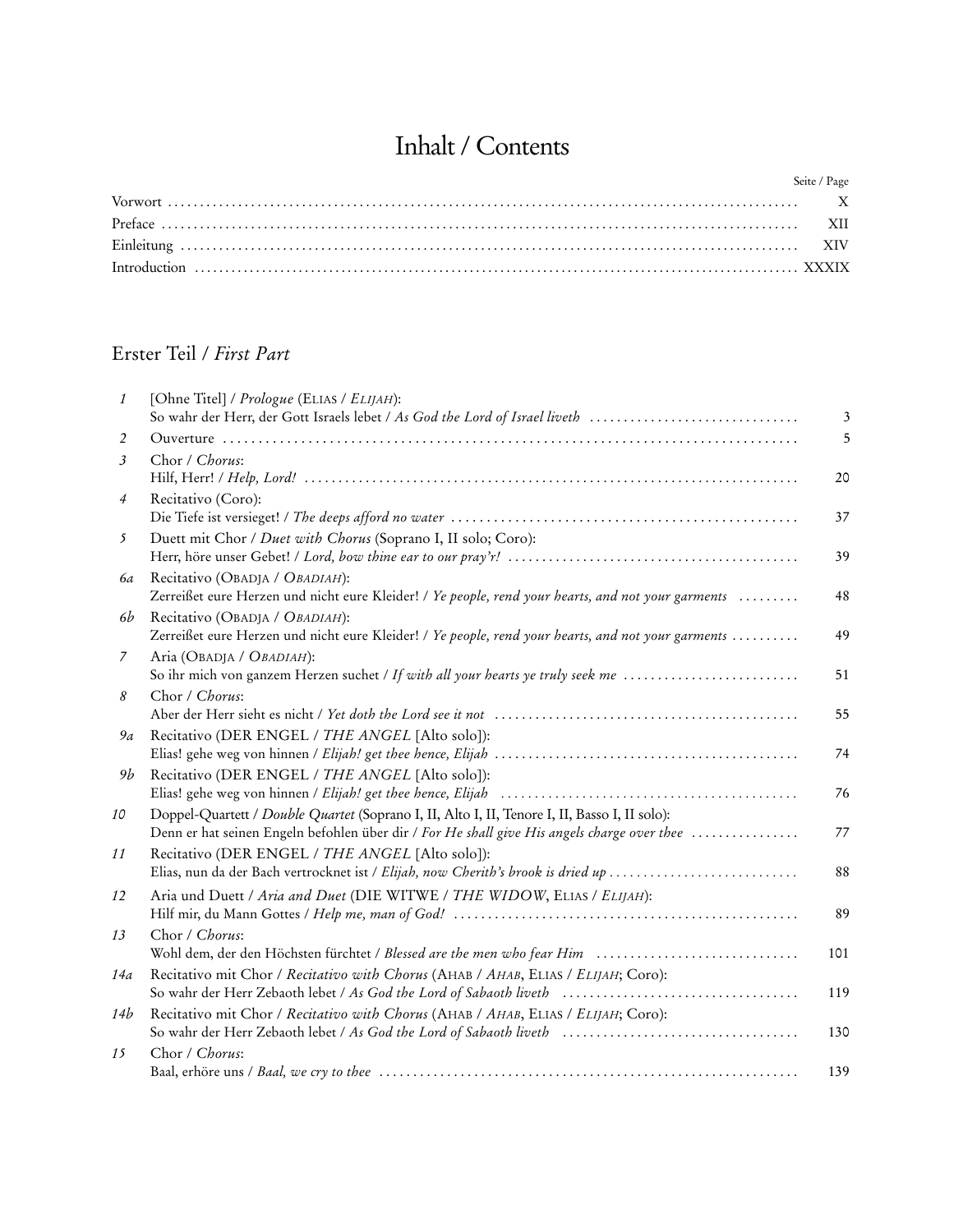| 16 | Chor / Chorus:                                                                                                                                                                |     |
|----|-------------------------------------------------------------------------------------------------------------------------------------------------------------------------------|-----|
|    |                                                                                                                                                                               | 144 |
| 17 | Recitativo (ELIAS / ELIJAH):                                                                                                                                                  | 159 |
| 18 | Chor / Chorus:                                                                                                                                                                | 160 |
| 19 | Recitativo (ELIAS / ELIJAH):                                                                                                                                                  | 164 |
| 20 | Chor / Chorus:                                                                                                                                                                | 165 |
| 21 | Recitativo und Aria / Recitativo and Aria (ELIAS / ELIJAH):<br>Kommt her, alles Volk, kommt her zu mir! / Draw near, all ye people, come to me!                               | 177 |
| 22 | Quartett / Quartet (Soprano, Alto, Tenore, Basso solo):                                                                                                                       | 181 |
| 23 | Recitativo (ELIAS / ELIJAH):<br>Der du deine Diener machst zu Geistern / O Thou, who makest Thine angels spirits                                                              | 184 |
| 24 | Chor und Recitativo / Chorus and Recitativo (ELIAS / ELIJAH, Coro):                                                                                                           | 185 |
| 25 | Aria (ELIAS / ELIJAH):                                                                                                                                                        | 196 |
| 26 | Arioso (Alto solo):<br>Weh ihnen, dass sie von mir weichen! / Woe unto them who forsake Him!                                                                                  | 204 |
| 27 | Recitativo mit Chor / Recitativo with Chorus (DER KNABE / THE YOUTH, ELIAS / ELIJAH; Coro):<br>O Herr! du hast nun deine Feinde verworfen und geschlagen! / O Lord, Thou hast | 206 |
| 28 | Chor / Chorus:<br>Dank sei dir Gott, du tränkest das durst'ge Land / Thanks be to God, He laveth the thirsty land                                                             | 222 |
|    |                                                                                                                                                                               |     |

## Zweiter Teil / *Second Part*

| 29 | Recitativo (Tenore solo):                                                                                                           |     |
|----|-------------------------------------------------------------------------------------------------------------------------------------|-----|
|    |                                                                                                                                     | 247 |
| 30 | Aria (Soprano solo):                                                                                                                |     |
|    | Höre, Israel, höre des Herrn Stimme! / Hear ye, Israel, hear what the Lord speaketh                                                 | 248 |
| 31 | Chor / Chorus:                                                                                                                      |     |
|    | Fürchte dich nicht, spricht unser Gott / Be not afraid, saith God the Lord                                                          | 263 |
| 32 | Recitativo (ELIAS / ELIJAH):                                                                                                        |     |
|    | Yet, Ahab, thou hast not kept the commandments of the Lord thy God $\ldots \ldots \ldots \ldots \ldots \ldots \ldots \ldots \ldots$ | 285 |
| 33 | Recitativo und Chor / Recitativo and Chorus (DIE KÖNIGIN / THE QUEEN, ELIAS / ELIJAH; Coro):                                        |     |
|    | Was wäre für ein Königreich in Israel / Dost thou now govern the kingdom of Israel $\dots\dots\dots\dots\dots\dots\dots$            | 286 |
| 34 | Aria (ELIAS / ELIJAH):                                                                                                              |     |
|    |                                                                                                                                     | 301 |
| 35 | Recitativo (Tenore solo):                                                                                                           |     |
|    | Siehe, er schläft unter dem Wacholder / Under a juniper tree he sleepeth                                                            | 310 |
| 36 | Duett / <i>Duet</i> (Soprano, Alto solo):                                                                                           |     |
|    | Hebe deine Augen auf zu den Bergen / Lift thine eyes, lift thine eyes to the mountains                                              | 311 |